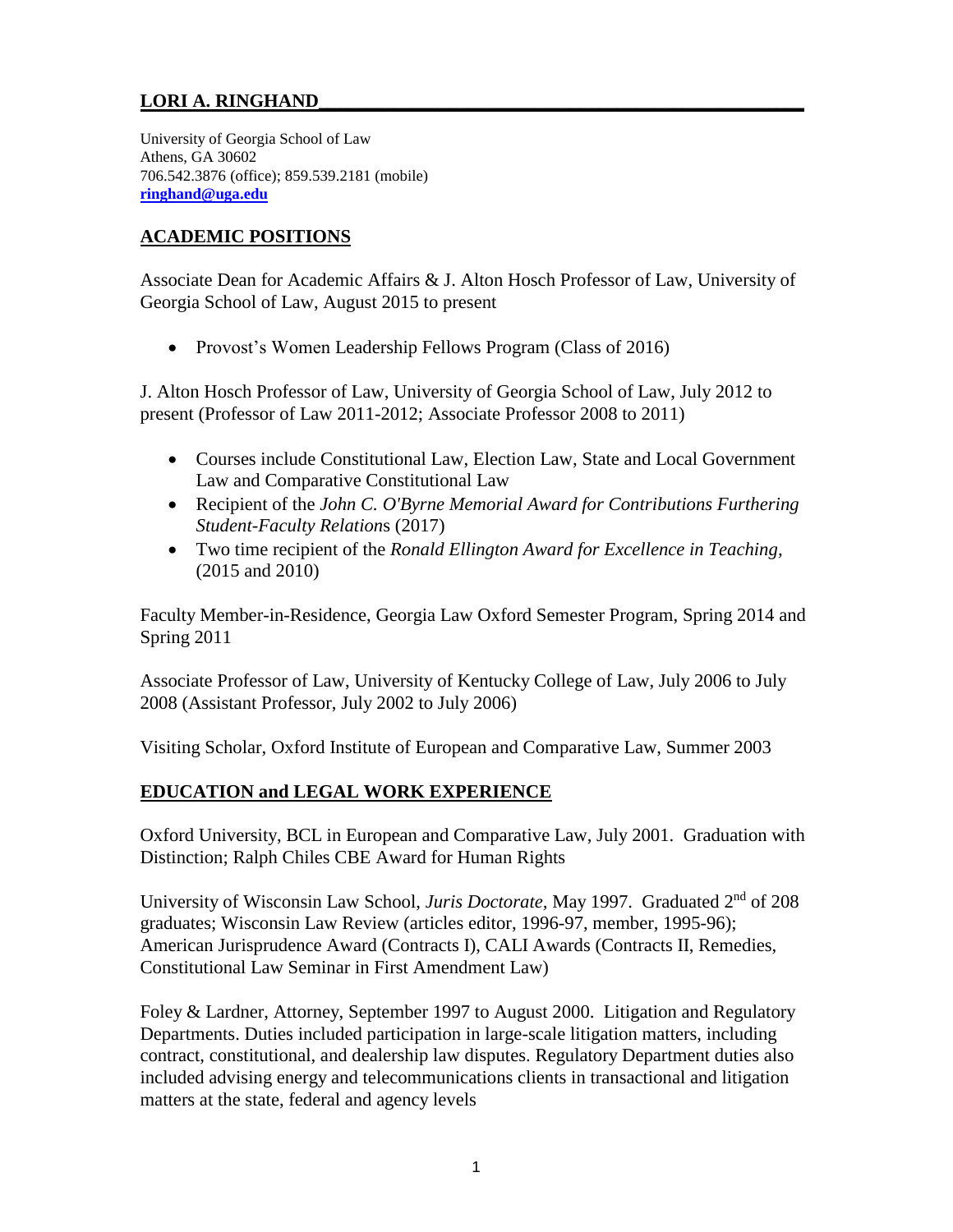### **PUBLICATIONS**

#### **Books**

SUPREME COURT CONFIRMATION HEARINGS AND CONSTITUTIONAL CHANGE, with Paul M. Collins, Jr., New York, NY: Cambridge University Press, 2013 (first paperback edition 2015)

CONSTITUTIONAL LAW: A CONTEXT AND PRACTICE CASEBOOK, with David Schwartz: Carolina Academic Press, 2013 ( $2<sup>nd</sup>$  edition forthcoming)

#### **Academic Papers and Chapters**

*The Role of Nominee Gender and Race in Supreme Court Confirmation Hearings* (with Christina Boyd, Paul M. Collins, Jr. and Andrew McManus) (submitted)

THE ROUTLEDGE HANDBOOK OF JUDICIAL BEHAVIOR, Chapter, Supreme Court Selection chapter, with James ben-Aaron and Paul M. Collins, Jr. (forthcoming 2017)

*The Institutionalization of Supreme Court Confirmation Hearings,* with Paul M. Collins, Jr., THE JOURNAL OF LAW AND SOCIAL INQUIRY (Winter 2016)

*Voter Viewpoint Discrimination: Reconsidering a First Amendment Challenge to Voter Participation Restrictions,* ELECTION LAW JOURNAL, (Summer 2014)

*Functioning Just Fine: The Unappreciated Value of the Supreme Court Confirmation Process,* with Paul Collins, 61 DRAKE LAW REV. 1025 (2013)

*Let's Talk: Judicial Decisions at Supreme Court Confirmation Hearings,* with Batta, Anna, Paul M. Collins, Jr., Tom Miles, *Judicature* 96(1): 7-15 (2012)

*May it Please the Senate: An Empirical Analysis of the Senate Judiciary Committee Hearings of Supreme Court Nominees, 1939-2009¸* with Paul Collins, 60 AMERICAN UNIVERSITY LAW REVIEW 589 (2011)

*Aliens on the Bench: Lessons in Identity, Race and Politics from the First "Modern" Supreme Court Confirmation Process to Today*, 2010 MICHIGAN STATE LAW REVIEW 795 (2010)(Symposium honoring Barry Friedman)

*In Defense of Ideology: A Principled Approach to the Supreme Court Confirmation Process*, 18 THE WILLIAM AND MARY BILL OF RIGHTS JOURNAL 131 (2009)

*"I'm Sorry, I Can't Answer That": Positive Legal Scholarship and the Supreme Court Confirmation Process*, 10 UNIV. OF PENN. JOURNAL OF CONSTITUTIONAL LAW 331 (2008)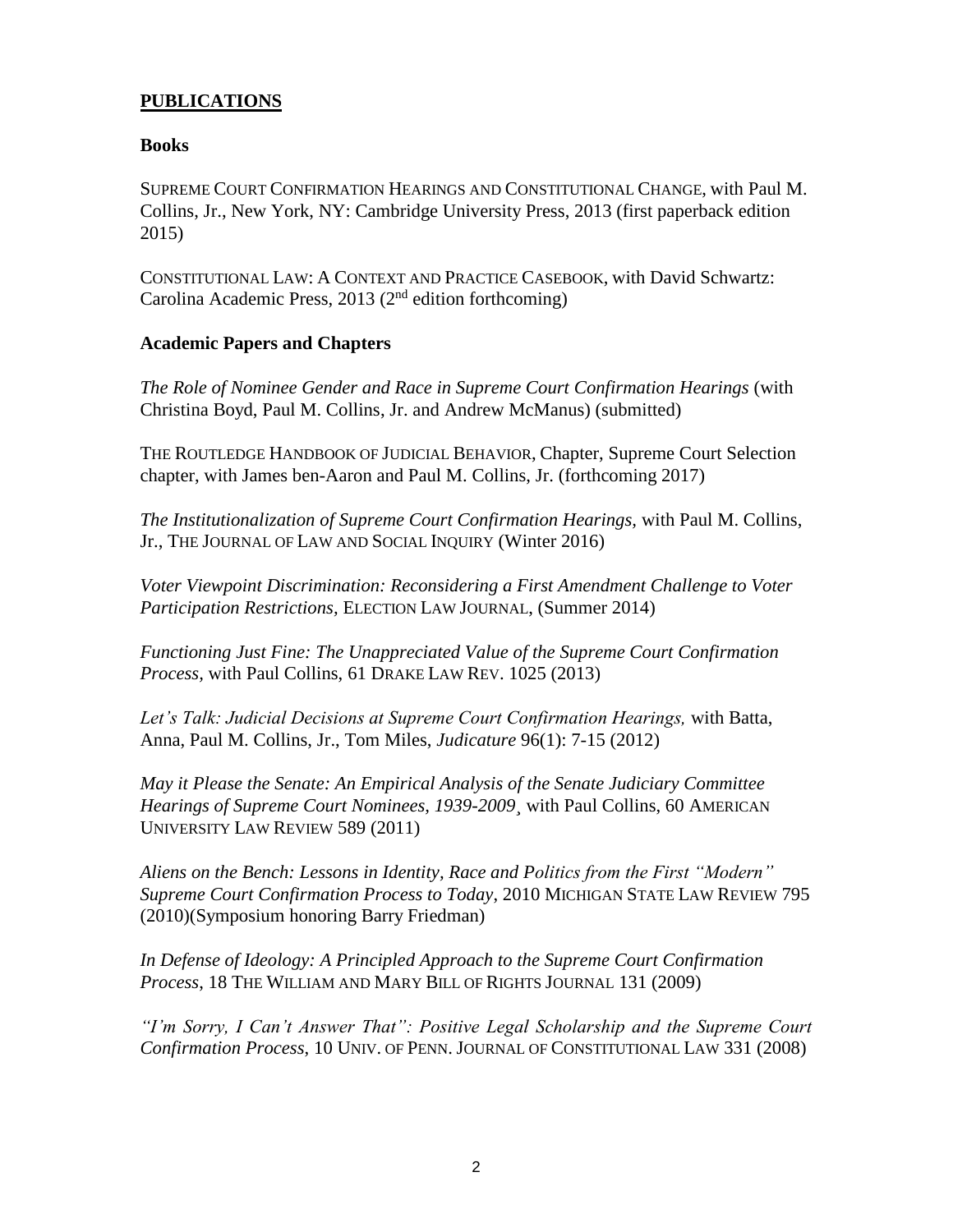*An Empirical Analysis of the Confirmation Hearings of the Rehnquist Court Justices,*  with Jason Czarnezki and William Ford, 24 CONSTITUTIONAL COMMENTARY 127 (2007)(peer edited)

*The Rehnquist Court: A By The Numbers Retrospective,* 9 UNIV. OF PENN. JOURNAL OF CONSTITUTIONAL LAW 1033 (2007)

*The Changing Face of Judicial Activism: An Empirical Examination of Voting Behavior on the Rehnquist Natural Court*, 24 CONSTITUTIONAL COMMENTARY 43 (2007) (peer edited)

*The Roberts Court: Year 1,* 73 TENN. LAW REV. 607 (2006)

*UK Election Law: A Critical Examination* (book review) 16 LAW AND POLITICS BOOK REVIEW 462 (2006)

*Fig Leaves, Fairytales, and Constitutional Foundations: Debating Judicial Review in Britain*, 43 COLUMBIA JOURNAL OF TRANSNATIONAL LAW 865 (2005)

*Defining Democracy: The Supreme Court's Campaign Finance Dilemma*, 56 HASTINGS LAW JOURNAL 77 (2004)

*Concepts of Equality in British Campaign Finance Reform Proposals,* 22 OXFORD JOURNAL OF LEGAL STUDIES 253 (2002)

# **CONFERENCES and PRESENTATIONS**

Symposium on Politics and the Supreme Court, co-sponsored by Chicago-Kent's Institute on the Supreme Court of the United States and the CHICAGO-KENT LAW REVIEW (panelist; forthcoming Fall 2017)

American Political Science Association, Threatening the Legitimacy of the U.S. Supreme Court Nomination Process (panelist; forthcoming Fall 2017)

Discussion Group on Constitutional Law, University of Wisconsin College of Law (October 2016)

Keynote Speaker, Brigham Young University J. Reuben Clark Law School, Supreme Court Review (in conjunction with Constitution Day) (September 2016)

Georgia Association of Black Women Attorneys, Panel Discussion on the Voting Rights Act (June 2015)

Georgia Institute of Continuing Judicial Education, Humanities panel discussion leader of Michelle Alexander's *The New Jim Crow: Mass Incarceration in the Age of Colorblindness* (May 2015)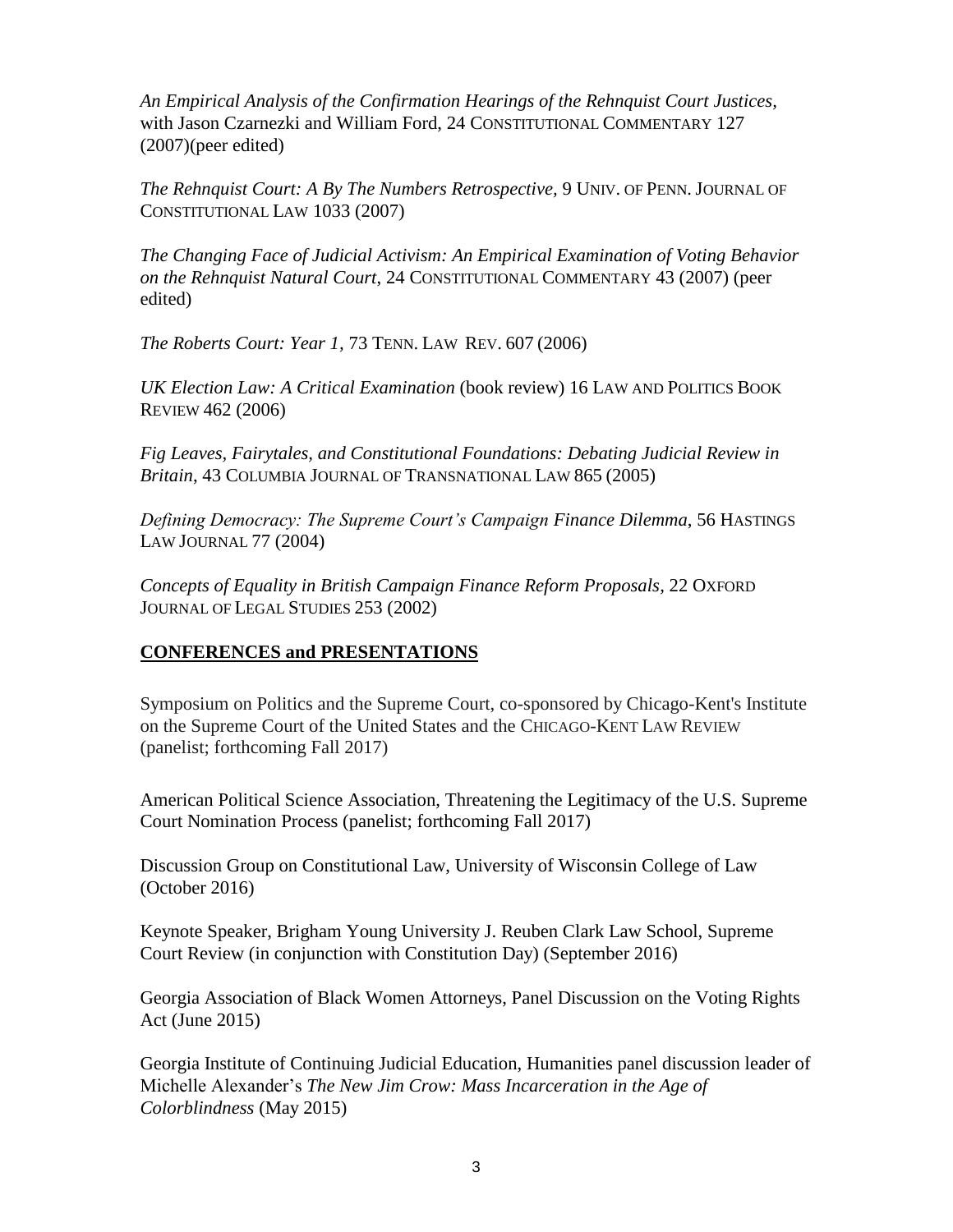Law and Society Association Annual Meeting, *Past the Façade of the Marble Columns,*  Roundtable Session (May 2015)

Discussion Group on Constitutional Law, University of Wisconsin College of Law (Fall 2014)

American Political Science Association Author-Meets-Critics panel (SUPREME COURT CONFIRMATION HEARINGS AND CONSTITUTIONAL CHANGE, with commentary provided by Linda Greenhouse, Stefanie Lindquist, Terri Peretti and Jeffrey Segal) (Fall 2014)

American Association of Law Schools Workshop on Transitional Perspectives on Equality Law, *Groups as Intermediaries in British Campaign Financing Law*, presenter, (2014)

American Association of Law Schools Annual Conference, *Voter Viewpoint Discrimination: Reconsidering a First Amendment Challenge to Voter Participation Restrictions* (Call for Papers selection of the Legislation and Law of the Political Process section) (2014)

Southeastern Association of Law Schools Annual Conference, *The Election and the Supreme Court,* panelist) (2013)

Drake Law School Constitutional Law Symposium, *The U.S. Constitution and Political Dysfunction: is there a Connection?* presenter (with Sanford Levinson, Norman Ornstein, Richard Hasen, John McGinnis and Brenna Findley) (2013)

Midwestern Political Science Association Annual Conference, *Super Precedents, Litmus Tests, and Supreme Court Confirmation Hearings*, presenter (2012)

Wake Forest University School of Law, Southeastern Law Schools Junior/Senior Faculty Workshop, commentator (2011)

Southeastern Association of Law Schools Annual Conference, "*Confirmation Hearings"* conference presenter (2011)

Drake Law School Distinguished Lecturer Series, *Supreme Court Confirmations: What Really Happens*, Distinguished Lecturer Series (2010)

Loyola University Chicago School of Law Constitutional Law Colloquium presenter, *How Democratic Is the Constitution?* (2010)

American University Washington College of Law, Constitutional Law Workshop, presenter (2010)

Southeastern Law Schools Junior Scholars Workshop, commentator (2010)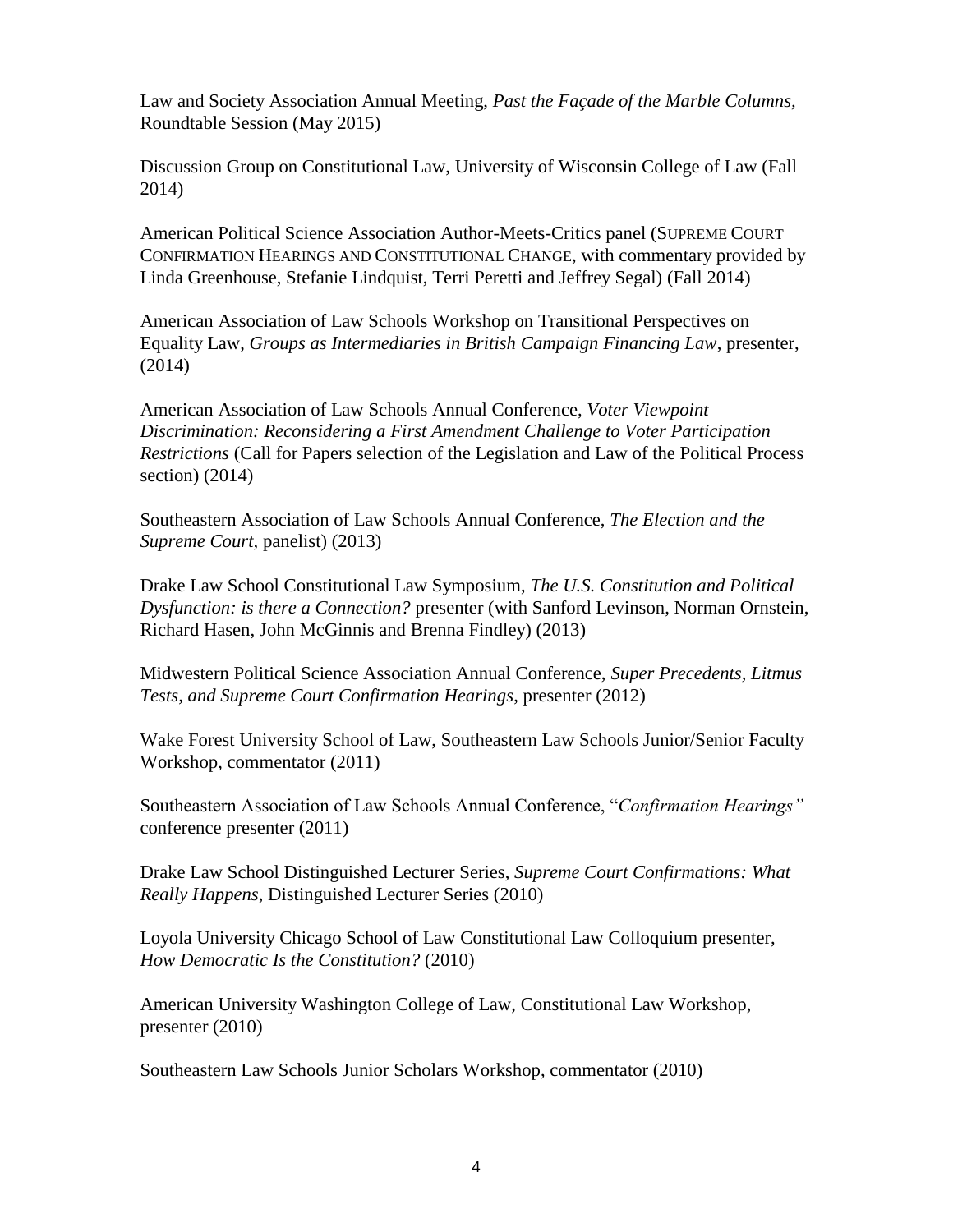Southeastern Association of Law Schools Annual Conference, "*Studying Judges"* conference presenter and panelist (2010)

Michigan State Law School, "*The Will of the People*", conference presenter (2010)

University of Southern California, *Constitutional Theory*, by invitation only conference (2009)

University of South Carolina, *Workshop on the Identification and Integration of Law and Courts Data*, by invitation only workshop. This by-invitation-only workshop was funded by a grant from the National Sciences Foundation (2009)

Southeastern Association of Law Schools Annual Conference, *Conducting Empirical Legal Scholarship*, panelist (2009)

AALS Mid-Year Constitutional Law Conference, *The Roberts Court*, moderator (2008)

Georgia State University School of Law, *Judicial Legitimacy and the Supreme Court Confirmation Process*, presenter (2008)

West Coast Public and Constitutional Law Conference, *Political Polarization and the Supreme Court Confirmation Process*, presenter (2008)

Vanderbilt University Law School, *Works-in-Progress Workshop*, presenter (2007)

University of Kansas College of Law, *The Supreme Court Confirmation Process,*  presenter (2007)

Southeastern Association of Law Schools Annual Conference, *Justice Kennedy and the Rehnquist Court,* presenter and commentator (2007)

University of Pennsylvania Symposium, Positive Approaches to Constitutional Law and Theory, "*I'm Sorry, I Can't Answer That": Supreme Court Confirmations, Judicial Independence, and Positive Legal Scholarship*, presenter (2007)

The First Annual Conference on Empirical Legal Studies, *The Rehnquist Court: A By-the-Numbers Retrospective*, presenter (selected for presentation from a competitive Call for Papers; sponsored by NYU, Cornell and the University of Texas law schools) (2006)

Southeastern Association of Law Schools Annual Conference, *The Many Faces of Judicial Activism*, presenter (2006)

University of Tennessee, *Judicial Activism and the Rehnquist Court*, presenter (2005)

SLSA Annual Conference, University of Glasgow (Scotland), Freedom of Expression: *U.S. Campaign Law and the Role of Judicial Review,* presenter and commenter (2004)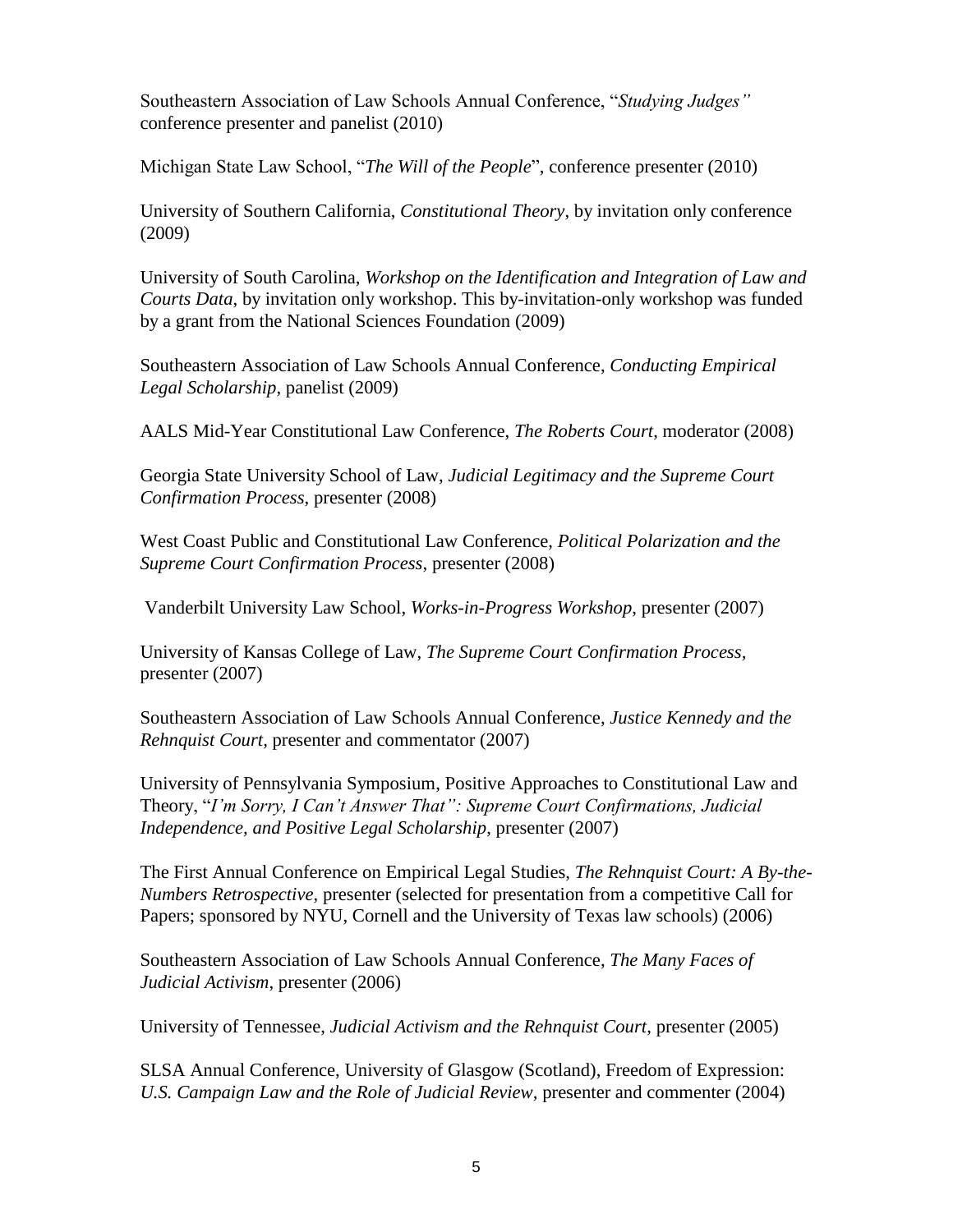Southeastern Association of Law Schools Annual Conference, *Debating Judicial Review in England*, presenter (2004)

#### **NOTABLE PROFESSIONAL ACTIVITIES, HONORS and SERVICE**

American Association of Law Schools, Women in Legal Education Section Executive Board Member, from 2016-present

American Association of Law Schools, Election Law Section Executive Board, from 2015 to 2016

American Association of Law Schools, Legislation and the Political Process (Election Law) Call for Papers. *Voter Viewpoint Discrimination: Reconsidering a First Amendment Challenge to Voter Participation Restrictions* (Summer 2014 ELECTION LAW JOURNAL); one of three papers selected by the Section for presentation at the 2014 AALS conference

Outstanding Academic Title, awarded for *Supreme Court Confirmation Hearings and Constitutional Change* (with Paul Collins) by *Choice,* a publication of the Association of College and Research Libraries, 2014

SPSS Neal Tate Award, for "*Public Opinion, Precedents, and Supreme Court Confirmation Hearings*" (with Paul M. Collins). This endowed award recognizes the most outstanding paper on judicial politics presented at the 2011 Southern Political Science Conference

The Dirksen Congressional Center Research Award, grant received for research advancing the understanding of Congress and the role of Congress in formulating public policy (with Paul Collins, for research regarding the role of citations to Supreme Court precedents during Senate Judiciary Committee hearings evaluating Supreme Court nominees)

2010 and 2015 Recipient of the Ronald Ellington Award for Excellence in Teaching. Awarded by the graduating class to the faculty member who "most effectively conveys his or her knowledge and understanding of what the law is and inspires his or her students to think analytically and critically about what the law can become"

American Association of Law Schools, Planning Committee, for the 2008 Mid-Year Conference on Constitutional Law (Mark Tushnet, chair)

ENCYCLOPEDIA OF THE SUPREME COURT OF THE UNITED STATES, contributor (Justice Kennedy entry) (2008)

Kirwan Scholarship Award nominee, University of Kentucky Memorial Prize recognizing outstanding contributions to original research or creative scholarship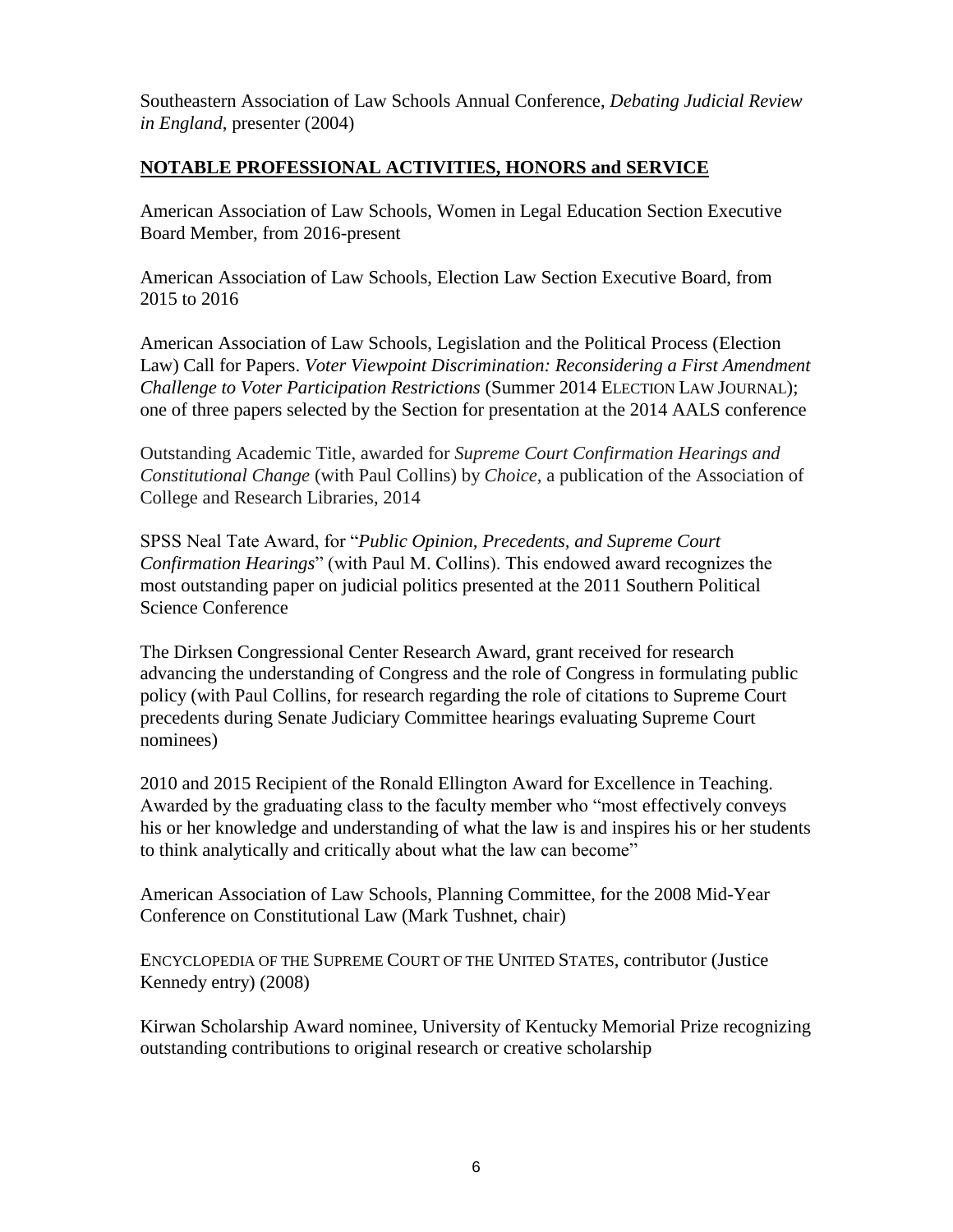# **OTHER PROFESSIONAL ACTIVITES**

#### **Select Institutional Activities**

Provost's Women Leadership Fellows Program (Class of 2016) UGA Pre-Law Advising Review Committee, chair, 2016 UGA Future Leaders Series, panelist, 2016 UGA Future Leaders Series, participant, Spring 2015 Chair, University Council Faculty Grievance Committee, 2014-present (member from 2013) University Tenure and Promotion Review Committee, 2012-2014 UGA Library Outreach Program, *Reconsidering Roe: Deliberation and Dialogue*, with Randy Beck, 2013 Major Works in Legal Theory (voluntary overload course co-taught with Professor Joe Miller), 2011-12 and 2012-13 *Introduction to the Study of Law*, 1L orientation speech, 2010 Equal Justice Foundation Auction, auctioneer, 2010 Race Reading Group (faculty discussion group), 2009-2011 Edith House Lecture, introduction of speaker, 2009 2010 Beard 1L Closing Argument Mock Trial Competition judge, 2010 Rusk Center International Judicial Training Program, presenter, 2009 and 2010 University of Kentucky Faculty Recruitment Committee, 2005 to 2008 (Chair, 2007-08)

#### **Peer Reviewer**

Election Law Journal Law and Society Review Judicature Oxford University Press American Political Science Review Journal of Philosophy, Science and the Law

### **PROFESSIONAL MEMBERSHIPS**

American Political Science Association, 2014-present

Law and Society Association, 2013 to present

American Bar Association, 1997 to present

Wisconsin Bar Association, 1997 to present

# **MAJOR MEDIA HIGHLIGHTS**

*KPFK*, "Background Briefing with Ian Masters" regarding the nomination of Neil Gorsuch to the U.S. Supreme Court (April 13, 2017)